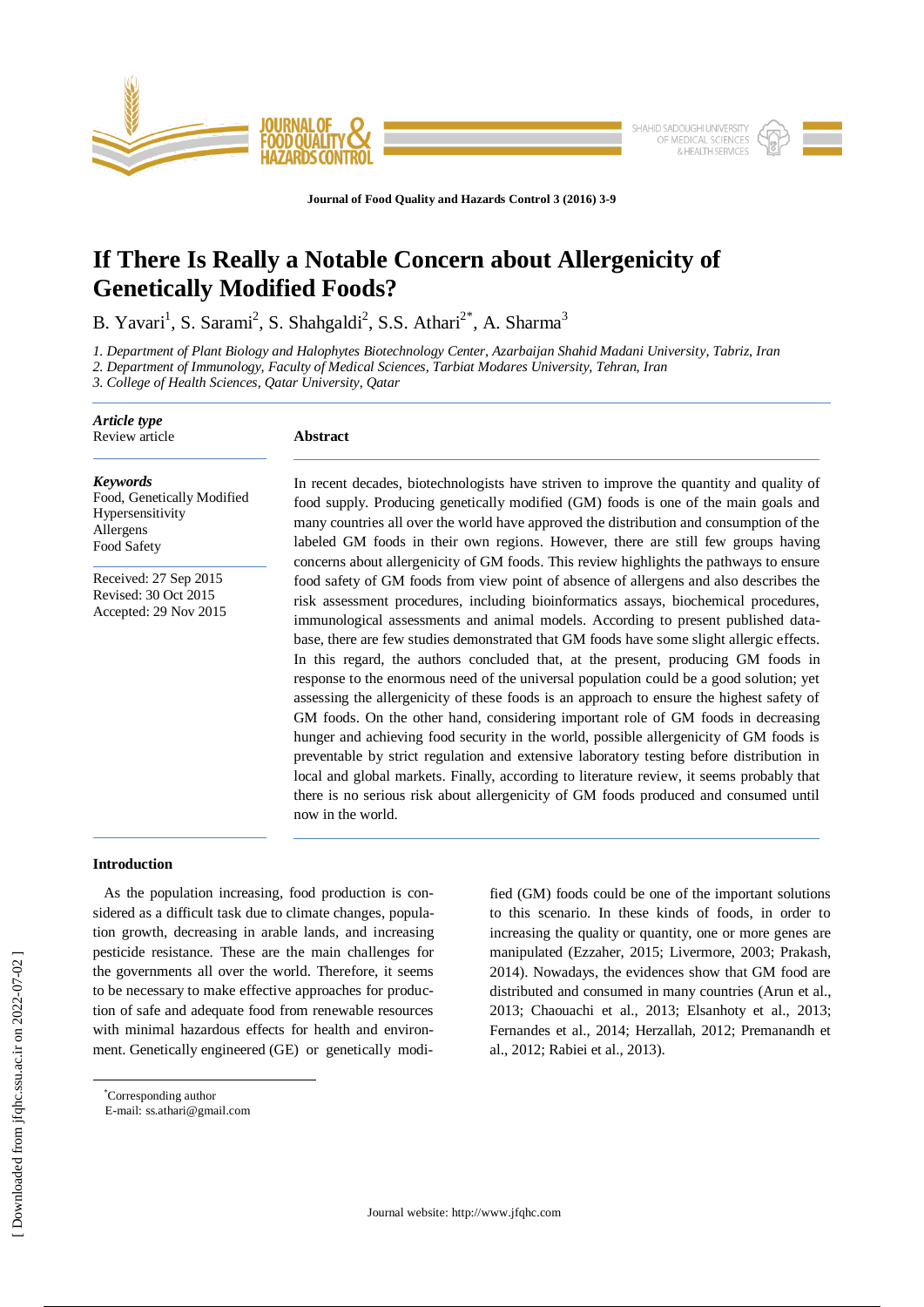In order to ensure that GM foods are safe, they should be tested carefully and extensively for screening, reducing potential risks and giving products with vast humanitarian benefits. On the other words, after GM food production, the risk assessment procedures should be done. There are few controversies about allergy against the new proteins produced by GM foods (Nordlee et al*.*, 1996; Prescott and Hogan, 2006). The aim of this review is to provide information on the allergenicity risk of GM foods and to describe the methods that are used to assess their probable allergenicity. Potential shortcomings in the process of these foods will be also scrutinized.

# **What is allergy?**

 The word 'allergy' is used to describe an improper immune response disorder which occurs in only a portion of the population exposed to what typically is a non-harmful substance such as pollen or food. Furthermore, hypersensitivity reactions can be either antibodymediated or cell-mediated (Athari, 2014; Athari and Omidi, 2014). According to Coombs and Gell (1963), such reactions can be classified as type  $I - IV$ . Type I comprises reactions between antigens (antigens of this type are often termed 'allergens') and IgE antibodies attached to mast cells that are pivotal in this type of hypersensitivity. In addition to mast cells, eosinophils and T helper 2 cells (Th2) are also involved. Allergic asthma, hay fever (allergic rhinitis) and some food reactions (for example peanut hypersensitivity) are the classic examples of type I. Type II comprises acytotoxic interactions between cell-surface antigens and IgG or IgM antibodies binding to Ig receptors on cytotoxic cells that are pivotal in this type of hypersensitivity. Typical examples of type II are immune cytopenias including autoimmune hemolytic anemia and immune thrombocytopenia. In this type, antibodies bind to antigens or cell membranes and form cytotoxic antibodies, which eventually leads to the destruction of these antigens or cells. It is called Ab-dependant cell cytotoxicity (Athari, 2014; Athari and Omidi, 2014; Athayi et al., 2015; Nikaein et al., 2015). Type III is consisted of interactions between circulating antigens and IgG antibodies (like immunecomplex reactions), which leads to the subsequent deposition of these immune complexes in the walls of kidneys, skin, blood vessels, and joints (for example serum sickness). Type IV is mediated by sensitized lymphocytes (like cellular immune responses), which cause local immune responses. In this problem, phagocytes accumulate around pathogens and try to uptake and kill them. Consequently, this reaction leads to cell inflammation and granuloma (examples of this type are any granulomatous diseases such as leprosy and tuberculosis). Newly, auto-immune diseases are classified as type V

hypersensitivity (systemic lupus erythematosus, Grave's disease, celiac disease). Nowadays the term 'allergy', or 'atopy', as it is called, is restricted to IgE-mediated reactions since most allergies belong to type I hypersensitivity; other types are simply called hypersensitivity. Before development of various biotechnology assays, some compatible plants were selected and reproduced by natural or selective breeding (Coombes and Gell, 1963; Lehrer et al., 1996; Nikaein et al., 2015; Rajan, 2003).

#### **Some opinions about allergenicity of GM foods**

 At present, in order to produce GM plants, DNA of mitochondrion, chloroplast or genome is directly modified and by methods such as particle bombardment, electroporation or infection with recombinant vectors (such as *Agrobacterium tumefaciens*), scientists are able to produce desirable products. Essentially, the aim of GM plants is giving ability to particular plants to express the desired proteins through the insertion of a gene sequence encoding a desirable protein into the genome of plant (Goodyear‐Smith, 2001; Livermore, 2003; Nicolia et al., 2014). Now, common GM foods, which their productivity and yield is improved, include soybean, cocoa beans, canola, maize, potato, and cottonseed oil (Bachas-Daunert and Deo, 2008). Some studies made doubts that eight foods or food groups caused food allergy in 2-8% of the population (Lehrer and Bannon, 2005). Peanuts, eggs, fish, shrimps, walnuts, and cashews have the suspicious food allergens, which can significantly elicit IgE responses. Allergenic foods approximately contain up to 20000 proteins, of which only about 20 ones may cause allergy. In spite of this, the chance of getting exposed to allergenic food proteins is considerably low (Burks and Sampson, 1993; Lehrer and Bannon, 2005; Sampson, 1999; Sicherer et al., 2000). The primary allergy risks of foods for consumers can be categorized into three main groups. In the first group, a specific allergen or a crossreactive allergen is transferred into a crop (such as peanut allergen into corn). Therefore, the foods in this group are considered to have the highest risk of allergenicity for consumers. In second group, the levels of endogenous allergenic proteins alter due to the transformation process, especially for already allergic patients. This occurrence may exhibit a mediocre risk to allergic consumers. Third group, in which the expression of new proteins may become allergens, exhibits a low risk to allergic consumers (Burks and Fuchsb, 1995; Nordlee et al., 1996; Park et al., 2001). Also, IgE sensitivity caused by consumption of GM peas has been previously reported. A protein, named kidney bean protein, was taken from kidney beans and inserted to peas. Although, this protein, in kidney beans, is denatured during cooking and is digestible, but both cooked and uncooked GM peas show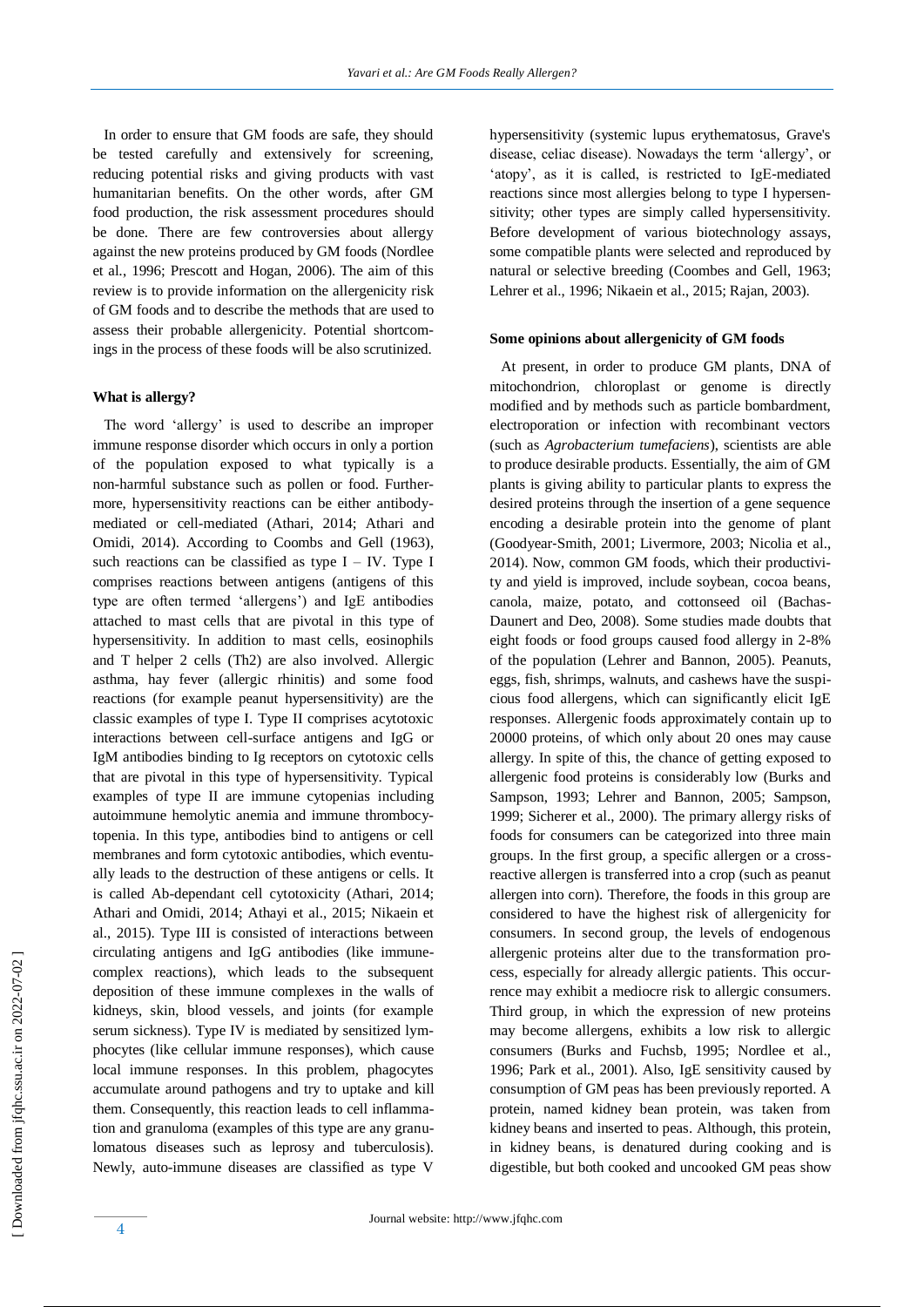an allergic response (Bachas-Daunert and Deo, 2008; Prescott et al., 2005). Another study presented its doubt as giving rise of allergenicity or trigger asthma with new produced proteins with transgenic alteration foods (Jank and Haslberger, 2003).

 It has been stated that allergenic responses which are induced by GM foods could range from extremely mild to extremely severe and could be divided into two main classes including, food intolerance and food hypersensitivity. Patients with food intolerance have a negative reaction to food such as lacking the essential enzyme to digest the allergen (celiac disease), and also patients with food hypersensitivity manifest elevated immunological responses via IgE mechanism such as hives, asthma, gastrointestinal problems, and anaphylaxis. Scientists believe that glycoproteins are responsible for IgE mediated allergic responses; thus, glycosylation process can be a cause of transforming a benign protein into a severe allergen. The allergenicity of GM peas, for example, stems from a slight alteration in the glycosylation process of kidney bean protein (Bachas-Daunert and Deo, 2008; Prescott et al*.*, 2005). Although standard scientific tests have shown that GM foods, in developmental stages, could provoke allergic responses, no allergenic effects relative to these foods have been reported in the markets. In addition, the actual occurrence of this allergenicity is rare (Bachas-Daunert and Deo, 2008). On the other hand, a recent study by Sheng et al. (2014) have shown that there is no evidence of potential allergenicity of the GM rice. Also, a comperhensive 10-year overview about safety of GM crops highlithed that there is no risk in regard to allergenicity of these products (Nicolia et al., 2014).

# **Allergenicity assessment procedures for GM foods**

 In order to reduce the potential risk of allergy associated with biotech foods in the three groups mentioned above, a series of tests should be designed. Comparing the sequence of introduced proteins with allergens that are already known to elicit allergenic reactions is the first step in evaluating whether a novel protein is an allergen or not. This step is significant since suspected individuals might be sensitized to an allergen which can cause crossreaction in those contacting to the novel protein. The stability of all biotech proteins to protease digestion is also assessed (Astwood et al*.*, 1996a; Metcalfe et al*.*, 1996). Therefore, the procedures employed for assessing allergenicity in various kinds of GM foods, include evaluating the gene source, serum IgE binding studies, bioinformatics analysis, and investigating the stability of new proteins to pepsin digestion (Goodman et al., 2008; Holzhauser et al., 2008; Taylor, 2006; Young et al., 2012).

# *Bioinformatics analysis (amino acid sequence comparison)*

 In order to determining the allergenicity of introduced genes/proteins, bioinformatics analysis, which has long been considered a core part in the safety assessment of GM foods, is the first step. Bioinformatics analysis is carried out to ensure that a known allergen is not transferred from an allergenic organism and the novel protein does not contain significant sequence similarity to a known allergen. Bioinformatics analysis is a partly simple procedure that can give rapid results (Young et al., 2012). Thus, it is not assumed that bioinformatics can alone determine whether a novel protein will ''become'' an allergen or not. Essentially, bioinformatics analysis answers the primary question if the novel protein is a known allergen or likely elicits IgE responses in the manner that cross-reacting antibodies do? In this regard, the sequence of the transferred protein is compared with the amino acid sequences of all known allergens. There are several useful databases that can help to achieve the best comparisons, but a few partially comprehensive lists of allergens can be found on the internet. So, it is not easy to approximate the total number of allergenic sources. The applicable databases like Allergen database and Allergome database are critical in this analysis. Allergome database roughly catalogues 800 species of allergenic proteins, for which no individual allergenic protein has been identified, yet. Additionally, Allergen database approximately catalogues 210 species, including 620 allergenic proteins, in which the sequence of at least one allergen is known. The other appropriate electronic database resources such as PubMed are used to obtain recent reports on potential allergenicity (Goodman et al., 2005; Ladics et al., 2007).

# *Serum IgE binding assay*

 IgE binding assay, which is used as a screening tool for proving the allergenicity of foods, airway, and contact sensitizers, is an antigen-specific serum test. Although, at the present time, the reagents used in this assay are common and the methods are routine, the validation of the assay and the explanation of its results can be a little challenging and complicated (Goodman et al., 2008). IgE binding assay is performed when the source of our desired gene/protein is a food generally known to be allergenic or the similarity between the sequence of our transferred protein and the sequences of known allergens is greater than 35% (over an 80 amino acid segment). However, this evaluation may be affected by several factors such as gender, age, demographic information and the prevalence of allergy (Holzhauser et al., 2008). Additionally, this test, along with western blotting and ELISA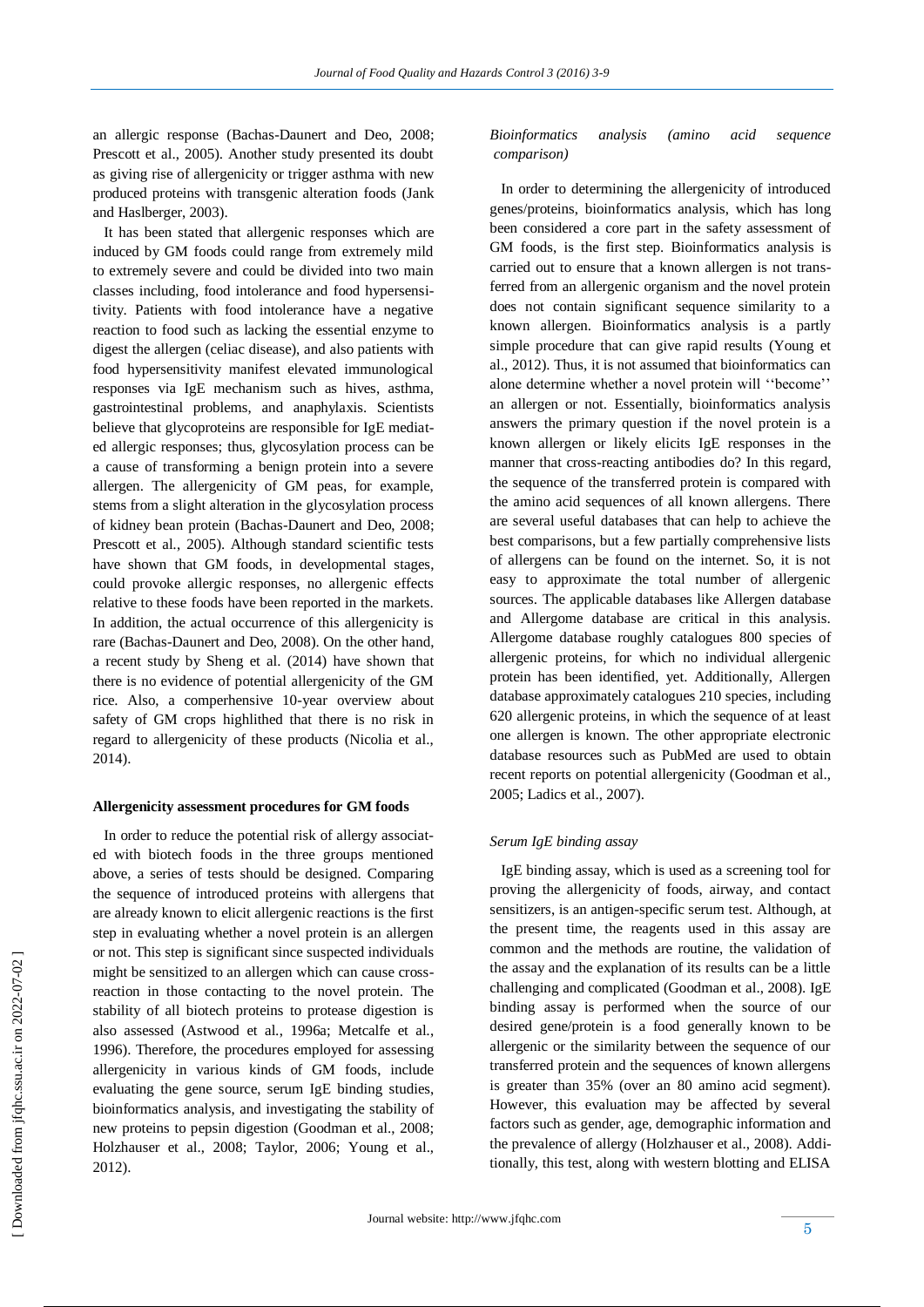methods, plays a critical role when the source of our desired gene is known to be allergenic (Aas and Johansson, 1971; Goodman et al., 2005; Ishizaka and Ishizaka, 1966; Singh et al., 2006; Sten et al., 2004). This evaluation needs appropriate positive and negative controls, but it should be considered that false positives do not affect the interpretations of this test (Astwood et al., 1996b; Nakajima et al., 2007). However, for beside IgE binding methods to evaluate safety of GM foods, some other tests should be done for ensuring ignoring any doubts regarding to false positive or false negative data (Holzhauser et al., 2008).

#### *Digestion with pepsin assay*

Digestion with pepsin, like any other simple assays,

can be carried out *in vitro*. In general, the majority of dietary intake proteins is degraded and digested into small non-immunogenic peptides by proteolytic enzymes and thus their allergenicity is neutralized. Many important food allergens are stable at pH 1.2 in the presence of pepsin; therefore, this test can be appropriate for risk assessment, but it is not 100% predictive. Findings suggest that further evaluation of the quantity of a protein with unknown function in potential food products is indispensable, because a stable non-abundant food can become allergenic if consumed in high quantities (Fig. 1). As an international collaborative study, pepsin digestion assay has relatively good predictive value for food allergens (Asero et al., 2000; Bannon et al., 2002; Chehade and Mayer, 2005; Goodman et al., 2008).



**Fig. 1:** Food production and using cycle. If a food is safe along with its components and yields safe products, it can be used in people's diets. Allergenic foods, which produce allergenic products, should not be consumed. When GM foods are known to be safe and produce safe products, they can be included in people's diets; when GM foods are known to be allergenic and produce allergenic products, they should be abstained. If it is learned that the new GM foods are allergenic and therefore not safe, they should be abstained; otherwise they are safe for consumption.

#### *Heat-stable protein assay*

 Heat-stable protein assay is another simple assay used to perform food allergy identification. Generally, after boiling or roasting, some of the allergens in major allergenic foods remain unchanged (Bannon et al., 2002; Scheurer et al., 2004; Sheng et al., 2014). Ordinarily, the heat-stable allergen proteins of vegetables as well as fruits, e.g. non-specific lipid transfer proteins, are strictly cross-linked by disulfide bonds, which cause structural

preservation. However, if an allergen is heat-stable, it is unlikely that the protein either unfolds by heating at fairly low temperatures (e.g. less than  $70\degree C$ ) or loses enzymatic or biological activity at low temperatures. In short, if a novel protein is unstable against heat and digestion, its potential allergenicity risk is at a low level, whereas heat stable proteins may have higher risks (Goodman et al*.*, 2005; Wensing et al*.*, 2002).

 [\[ Downloaded from jfqhc.ssu.ac.ir on 2022](http://jfqhc.ssu.ac.ir/article-1-223-en.html)-07-02 ] Downloaded from jfqhc.ssu.ac.ir on 2022-07-02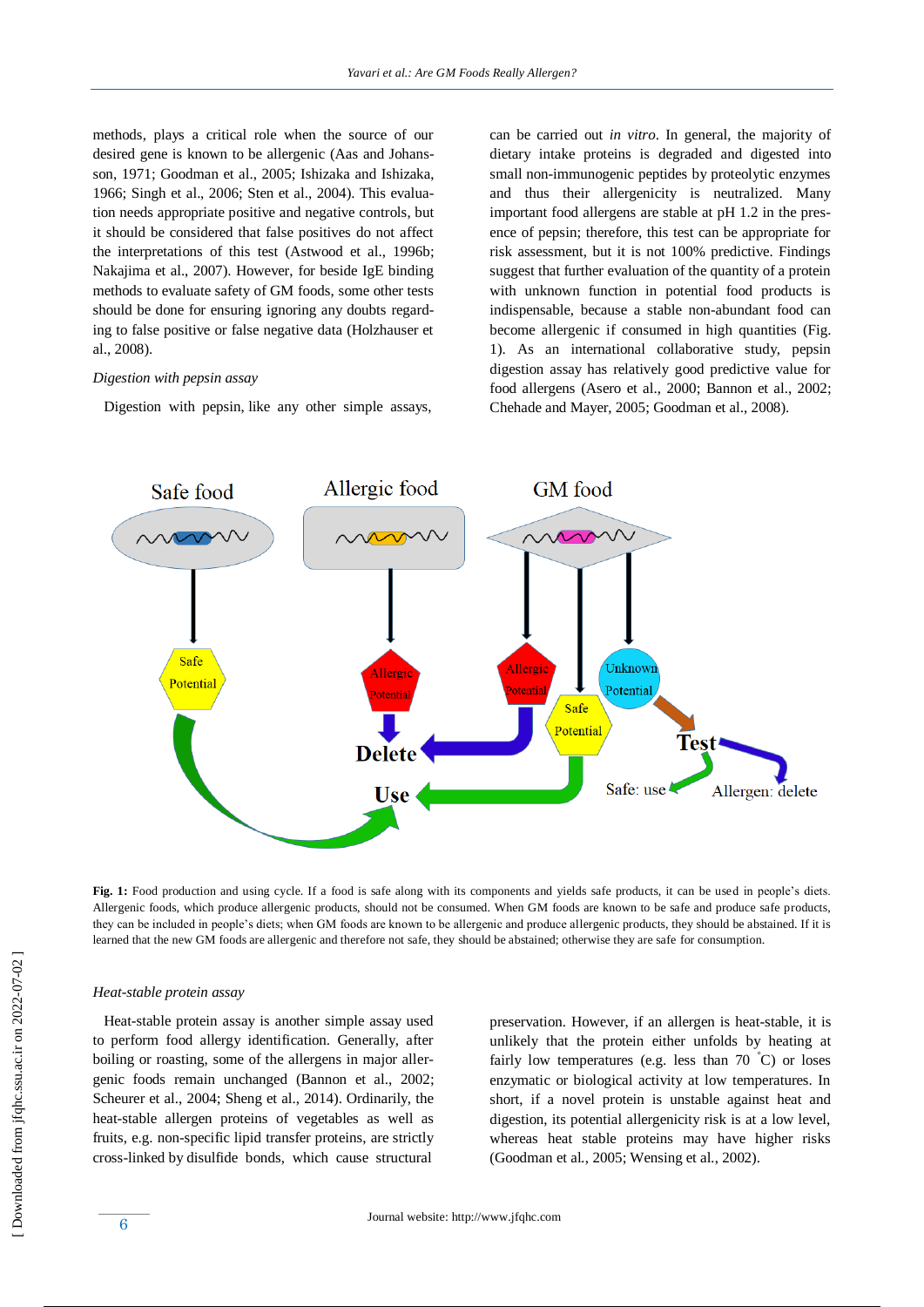# *Animal models*

 Nowadays the application of animal models to assess the potential allergenicity of GM foods is well developed and is appropriated by the active areas of research. Basically, specific animal models such as rodents, mice, rats, pigs and dogs are employed for allergenicity assessment (Atherton et al*.*, 2002). All of these models have various advantages and disadvantages; therefore, they can provide us with important information. The mechanism of food allergy in mammalians, especially humans, has a complex process and depends on different factors to trigger allergic sensitization. One of these factors is diversity in translational and post-translational modification routs between species that could change the molecular architecture of an expressed protein and subsequently may change its antigenicity. The different in protein glycosylation between plants, animals and humans is another important factor. A slight variation in the same glycoproteins may potentially lead to the allergenicity of modified foods. On the other hand, it is unlikely that a single animal model will be able to clearly predict the potential allergenicity of new foods' antigens (Atherton et al., 2002; Goodman et al., 2005; Nordlee et al., 1996; Prescott and Hogan, 2006; Prescott et al., 2005; Rang et al., 2005; Windels et al., 2001). Currently, there are no available validated and generally accepted models which can completely predict the allergenic potential of specific proteins, but scientists suggest that mice may respond to foods released through the oral route the same way humans do. Also, the BN (Brown Norway) rat as a high-immunoglobulin (particularly IgE) responder strain, preferentially produces an antigen-specific IgE isotype (Akiyama et al., 2001; Knippels et al., 1998; Lehrer and Bannon, 2005). Additionally, efforts to reduce the allergenicity of foods led scientists to use genetic engineering methods such as manipulation of the primary amino acid sequence of genes encoding allergens, modification of an allergen's secondary or tertiary structure and post-transcriptional gene silencing (Goodman et al*.*, 2005). Additionally, further procedures include potential asparagine-linked glycan test in different plants, baculoviruses and yeast, molecular weight of heterologous proteins test, and any biological or biochemical activity (Goodman et al*.*, 2005).

# **Monitoring organizations**

 Some governmental organizations, as well as several European Union agencies within the EU countries, have addressed the issue of GM foods and their allergenicity risk. Several organizations impose a number of worldwide standards which provide a universal set of rigid guidelines for the standardization of testing GM foods.

Three major organizations are responsible for GM foods include, food and drug administration (FDA), food and agriculture organization (FAO) and world health organization (WHO) (Konig et al., 2004; Lehrer and Bannon, 2005; Ortiz et al*.*, 2007).

# **Conclusion**

 The possible advantages of GM foods are boundless and through the biotechnological improvement of both foods and the environment, GM foods can serve a variety of humanitarian purposes. The production of GM foods is progressing and the future of these products holds much promise. It is assumed that the combined application of appropriate animal models and standard assessment methods enables us to recognize the safety of GM foods to a greater degree. It seems that the post-market monitoring of these products may be useful to manage pre-market exposure assessments or dietary intake patterns and it should be conducted in scientific testable methods which allow us to confirm the high safety of GM foods. Also, many worldwide organizations are engaged in supervising the quality of GM foods produced. According to literature review, it seems probably that there is no serious risk about allergenicity of GM foods produced and consumed until now in the world. However, current assessment procedures are robust, but the knowledge of allergy and allergens is still improving and new information and technologies will aid us in further developing and refining these procedures.

#### **Conflicts of interest**

None.

#### **Acknowledgements**

 We thank sincerely Dr. A. Hasanzade for scientific review and edition of the manuscript.

#### **References**

- Aas K., Johansson S.G.O. (1971). The radioallergosorbent test in the *in vitro* diagnosis of multiple reaginic allergy. *Journal of Allergy and Clinical Immunology*. 48: 134-142.
- Akiyama H., Teshima R., Sakushima J.I., Okunuki H., Goda Y., Sawada J.I., Toyoda M. (2001). Examination of oral sensitization with ovalbumin in Brown Norway rats and three strains of mice. *Immunology Letters*. 78: 1-5.
- Arun O.O., Yılmaz F., Muratoglu K. (2013). PCR detection of genetically modified maize and soy in mildly and highly processed foods. *Food Control*. 32: 525-531.
- Asero R., Mistrello G., Roncarolo D., de Vries S.C., Gautier M.F., Ciurana C.L., Verbeek E., Mohammadi T., Knul-Brettlova V., Akkerdaas J.H., Bulder I. (2000). Lipid transfer protein: a panallergen in plant-derived foods that is highly resistant to pepsin digestion. *International Archives of Allergy and Immunology*. 122: 20-32.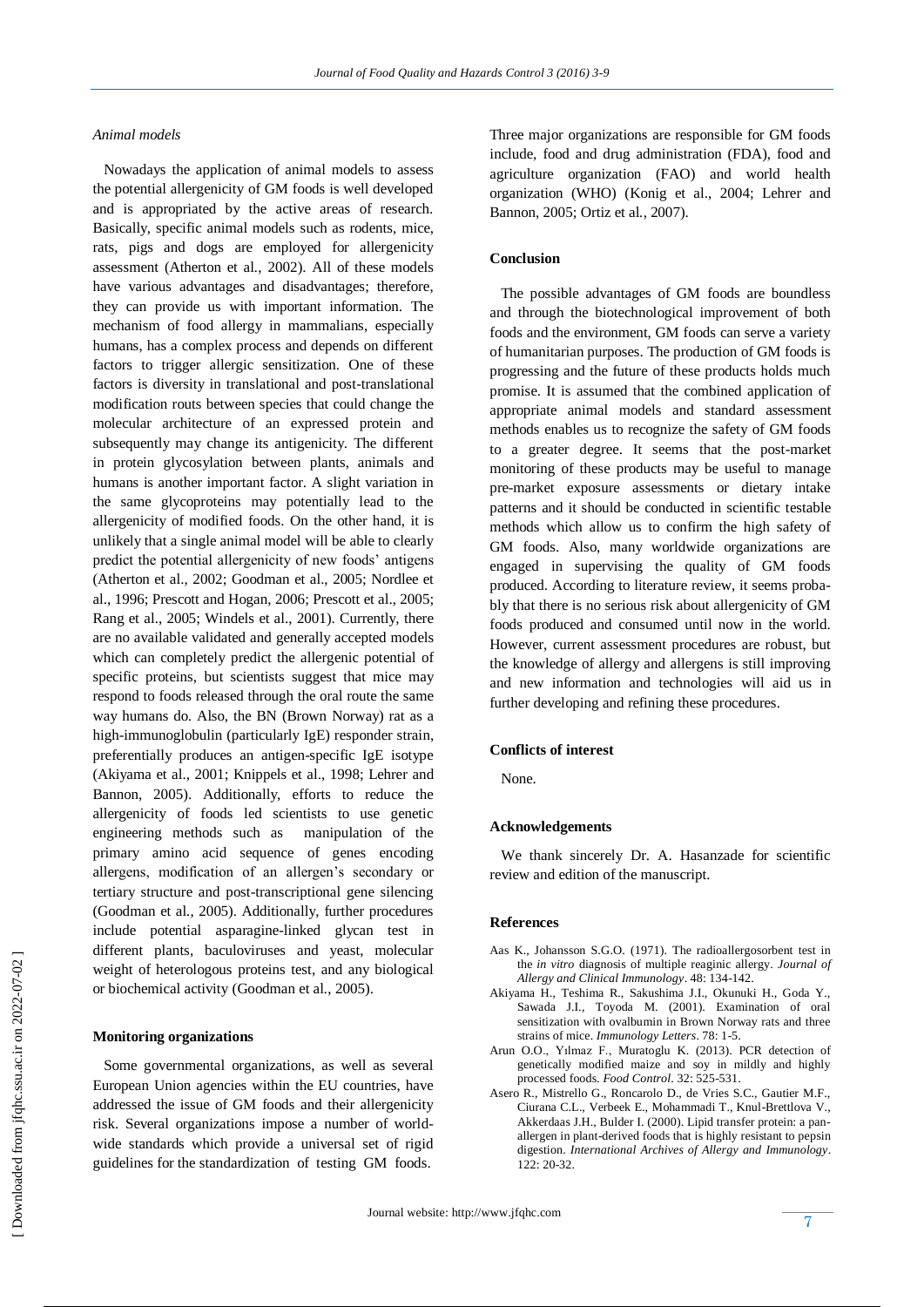- Astwood J.D., Fuchs R.L., Lavrik P.B., Metcalfe D.D., Sampson H.A., Simon R.A. (1996a). Food biotechnology and genetic engineering. *Food Allergy: Adverse Reactions to Food and Food Additives.* 65-92.
- Astwood J.D., Leach J.N., Fuchs R.L. (1996b). Stability of food allergens to digestion *in vitro*. *Nature Biotechnology*. 14: 1269-1273.
- Athari S.S. (2014). Deeper attention to allergic asthma. *Advances in Bioresearch*. 5: 1.
- Athari S.S., Omidi R. (2014). Report of a patient with complex composites of hepatitis B virus, allergic asthma and diabetes. *Asian Pacific Journal of Tropical Biomedicine*. 4: 59-61.
- Athayi S., Omidi R., Athari S.S. (2015). Study the effect of using raw and cooked garlic in daily food on sleeping of asthmatic patients. *American-Eurasian Journal of Toxicological Sciences*. 7: 43-46.
- Atherton K.T., Dearman R.J., Kimber I. (2002). Protein allergenicity in mice. *Annals of the New York Academy of Sciences.* 964: 163-171.
- Bachas-Daunert S., Deo S.K. (2008). Should genetically modified foods be abandoned on the basis of allergenicity? *Analytical and Bioanalytical Chemistry*. 392: 341-346.
- Bannon G.A., Goodman R.E., Leach J.N., Rice E., Fuchs R.L., Astwood J.D. (2002). Digestive stability in the context of assessing the potential allergenicity of food proteins. *Comments on Toxicology*. 8: 271-285.
- Burks A.W., Fuchsb R.L. (1995). Assessment of the endogenous allergens in glyphosate-tolerant and commercial soybean varieties. *Journal of Allergy and Clinical Immunology*. 96: 1008-1010.
- Burks A.W., Sampson H. (1993). Food allergies in children. *Current Problems in Pediatrics*. 23: 230-252.
- Chaouachi M., Nabi N., Hafsa A.B., Zellama M.S., Skhiri F., Said K. (2013). Monitoring of genetically modified food and feed in the Tunisian market using qualitative and quantitative realtime PCR. *Food Science and Biotechnology*. 22: 1161-1170.
- Chehade M., Mayer L. (2005). Oral tolerance and its relation to food hypersensitivities. *Journal of Allergy and Clinical Immunology*. 115: 3-12.
- Coomb R., Gell P. (1963). The classification of allergic reactions underlying disease. *Clinical Aspects of Immunology*. 317-337.
- Elsanhoty R.M., Al-Turki A.I., Ramadan M.F. (2013). Prevalence of genetically modified rice, maize, and soy in Saudi food products. *Applied Biochemistry and Biotechnology*. 171: 883- 899.
- Ezzaher A. (2015). Genetically modified foods against hunger in developing countries. *Journal of Food Quality and Hazards Control*. 2: 111.
- Fernandes T.J., Amaral J.S., Oliveira M.B.P., Mafra I. (2014). A survey on genetically modified maize in foods commercialised in Portugal. *Food Control*. 35: 338-344.
- Goodman R.E., Hefle S.L., Taylor S.L., van Ree R. (2005). Assessing genetically modified crops to minimize the risk of increased food allergy: a review. *International Archives of Allergy and Immunology.* 137: 153-166.
- Goodman R.E., Vieths S., Sampson H.A., Hill D., Ebisawa M., Taylor S.L., van Ree R. (2008). Allergenicity assessment of genetically modified crops—what makes sense? *Nature Biotechnology*. 26: 73-81.
- Goodyear‐Smith F. (2001). Health and safety issues pertaining to genetically modified foods. *Australian and New Zealand Journal of Public Health.* 25: 371-375.
- Herzallah S.M. (2012). Detection of genetically modified material in feed and foodstuffs containing soy and maize in Jordan. *Journal of Food Composition and Analysis*. 26: 169-172.
- Holzhauser T., van Ree R., Poulsen L.K., Bannon G.A. (2008). Analytical criteria for performance characteristics of IgE binding methods for evaluating safety of biotech food products. *Food and Chemical Toxicology*. 46: 15-19.
- Ishizaka K., Ishizaka T. (1966). Physicochemical properties of reaginic antibody: I. association of reaginic activity with an immunoglobulin other than γA-or γG-globulin. *Journal of Allergy*. 37: 169-185.
- Jank B., Haslberger A.G. (2003). Improved evaluation of potential allergens in GM food. *Trends in Biotechnology*. 21: 249-250.
- Knippels L.M.J., Penninks A.H., Spanhaak S., Houben G.F. (1998). Oral sensitization to food proteins: a Brown Norway rat model. *Clinical and Experimental Allergy.* 28: 368-375.
- Konig A., Cockburn A., Crevel R.W.R., Debruyne E., Grafstroem R., Hammerling U., Kimber I., Knudsen I., Kuiper H.A., Peijnenburg A.A.C.M., Penninks A.H. (2004). Assessment of the safety of foods derived from genetically modified (GM) crops. *Food and Chemical Toxicology.* 42: 1047-1088.
- Ladics G.S., Bannon G.A., Silvanovich A., Cressman R.F. (2007). Comparison of conventional FASTA identity searches with the 80 amino acid sliding window FASTA search for the elucidation of potential identities to known allergens. *Molecular Nutrition and Food Research*. 51: 985-998.
- Lehrer S.B., Bannon G.A. (2005). Risks of allergic reactions to biotech proteins in foods: perception and reality. *Allergy*. 60: 559-564.
- Lehrer S.B., Horner W.E., Reese G., Taylor S. (1996). Why are some proteins allergenic? Implications for biotechnology. *Critical Reviews in Food Science and Nutrition*. 36: 553-564.
- Livermore M. (2003). Genetically modified food-EU regulatory overview. *Nutrition Bulletin*. 28: 373-375.
- Metcalfe D.D., Astwood J.D., Townsend R., Sampson H.A., Taylor S.L., Fuchs R.L. (1996). Assessment of the allergenic potential of foods derived from genetically engineered crop plants. *Critical Reviews in Food Science and Nutrition*. 36: 165-186.
- Nakajima O., Teshima R., Takagi K., Okunuki H., Sawada J.I. (2007). ELISA method for monitoring human serum IgE specific for Cry1Ab introduced into genetically modified corn. *Regulatory Toxicology and Pharmacology*. 47: 90-95.
- Nicolia A., Manzo A., Veronesi F., Rosellini D. (2014). An overview of the last 10 years of genetically engineered crop safety research. *Critical Reviews in Biotechnology*. 34: 77-88.
- Nikaein D., Khosravi A., Shamsadin Athari S., Ownagh A., Taghavi M. (2015). T helper 2 cytokine analysis of bronchoalveolar lavage in the murine model of allergic broncho pulmonary aspergillosis. *International Journal of Medical Laboratory*. 2: 151-157.
- Nordlee J.A., Taylor S.L., Townsend J.A., Thomas L.A., Bush R.K. (1996). Identification of a Brazil-nut allergen in transgenic soybeans. *New England Journal of Medicine*. 334: 688-692.
- Ortiz R., Mowbray D., Dowswell C., Rajaram S. (2007). Dedication: Norman E. Borlaug The humanitarian plant scientist who changed the world. *Plant Breeding Reviews*. 28: 1.
- Park J.H., Chung S.T., Kim J.H., Kim J.Y., Noh G.W., Kim D.S., Kim H.S. (2001). Comparison of allergens in genetically modified soybean with conventional soybean. *Journal-Pharmaceutical Society of Korea.* 45: 293-301.
- Prakash C.S. (2014). A look at the recent news from around the world on genetically modified food and crops. *GM Crops and Food*. 5: 1-3.
- Premanandh J., Maruthamuthu M., Sabbagh A., Al Muhairi S. (2012). Prevalence of genetically modified foods (GM foods) in the United Arab Emirates. *Food Control*. 25: 10-12.
- Prescott V.E., Campbell P.M., Moore A., Mattes J., Rothenberg M.E., Foster P.S., Higgins T.J.V., Hogan S.P. (2005). Transgenic expression of bean α-amylase inhibitor in peas results in altered structure and immunogenicity. *Journal of Agricultural and Food Chemistry*. 53: 9023-9030.
- Prescott V.E., Hogan S.P. (2006). Genetically modified plants and food hypersensitivity diseases: usage and implications of experimental models for risk assessment. *Pharmacology and Therapeutics*. 111: 374-383.
- Rabiei M., Mehdizadeh M., Rastegar H., Vahidi H., Alebouyeh M. (2013). Detection of genetically modified maize in processed foods sold commercially in Iran by qualitative PCR. *Iranian Journal of Pharmaceutical Research*. 12: 25-30.
- Rajan T.V. (2003). The Gell–Coombs classification of hypersensitivity reactions: a re-interpretation. *Trends in Immunology*. 24: 376-379.
- Rang A., Linke B., Jansen B. (2005). Detection of RNA variants